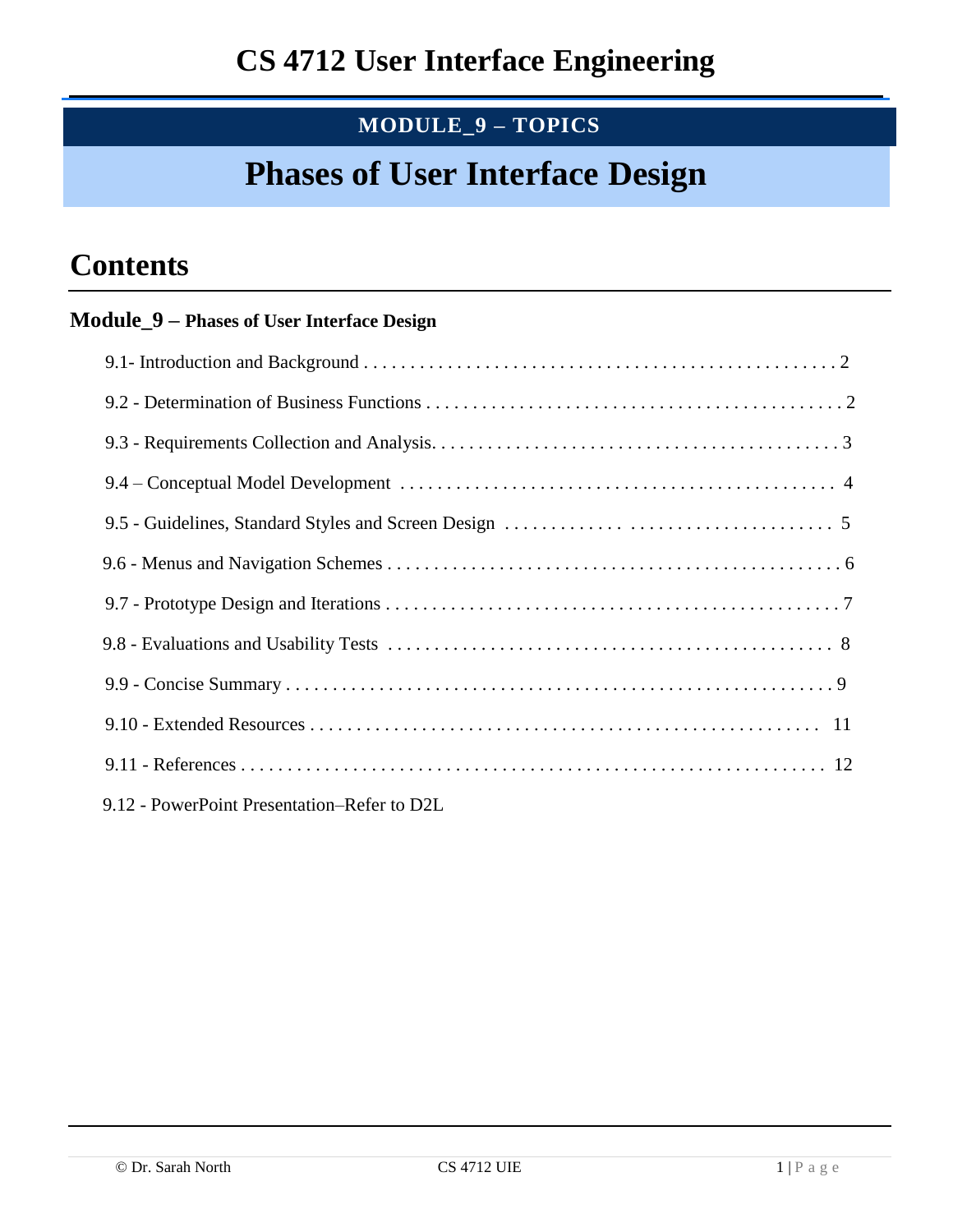### **PHASES OF USER INTERFACE DESIGN**

#### **9.1 - Introduction and Background**

User interface design has many steps needed to create the perfect product. Some of these steps include business functions, collection, analysis, and conceptual model development, guidelines for screen design, evaluation, usability testing, and prototype design. Critical goals in user interface design are defining how the product will be used and for whom the product is intended. Business functions will introduce the idea of activities that carry out part of a function of an organization.

Evaluation and usability testing develops a report that shows how well users can use the product. Collections and analysis takes the data from a product to improve the product. Prototyping creates either a semi-functional or fully functional product. All of these topics are discussed in the report to show how each piece of the process helps create the best possible product.

Furthermore, user interface design is incredibly important because it has the clear purpose of "mak[ing] a better experience for users when navigating through your platform" (Cristian, 2018, 1). This process has been in development since at least the 1970s. The Alto personal laptop was developed in the early 1970s and had one of the first graphical UIs. Alto was an experiment in how users would use a personal computer. The major applications envisioned for the Alto were interactive text editing for documents and program preparation (Thacker, 1984, 3).

Another example of a product with a good user interface design is Airbnb. It is a widely popular site with an easy website to use and navigate. Furthermore, it promotes trust between the renter and the user. Airbnb allows people to book a house right from the home screen. Like any good user interface design, familiarity is important to a successful product. Airbnb actually used many characteristics found on the Virgin American website.

#### **9.2 – Determination of Business Functions**

The design process has to focus on a mix of functionality and aesthetics for a better user experience. A person is more likely use a product that is easy to use and that is easy to look at. Some products that are too flashy or have too many bright colors could deter people away from the product. Many people would prefer to look at a symmetric website that incorporates easy colors: "Users have to achieve their goal as fast and as easy as possible and they cannot do that if the design is crowded or they have a lot of reading to do" (Cristian, 2018, 2). For instance, Amazon now has a one-click buy button. Users can easily look up what to purchase and press one button that immediately buys it. This is a useful tool for many users and for Amazon. Amazon's sales most likely increased because users did not have to go through multiple steps to purchase a product.

Companies are most likely to reuse UI elements that have been proven successful for other companies. Furthermore, having "help options such as tooltips and message boxes are useful as a last resort, in case the user gets lost" (Cristian, 2018, 1). Companies typically have help buttons or the ability to chat with a technician to avoid a person leaving their website. However, if there is an issue with the website this will deter many people from coming back to it.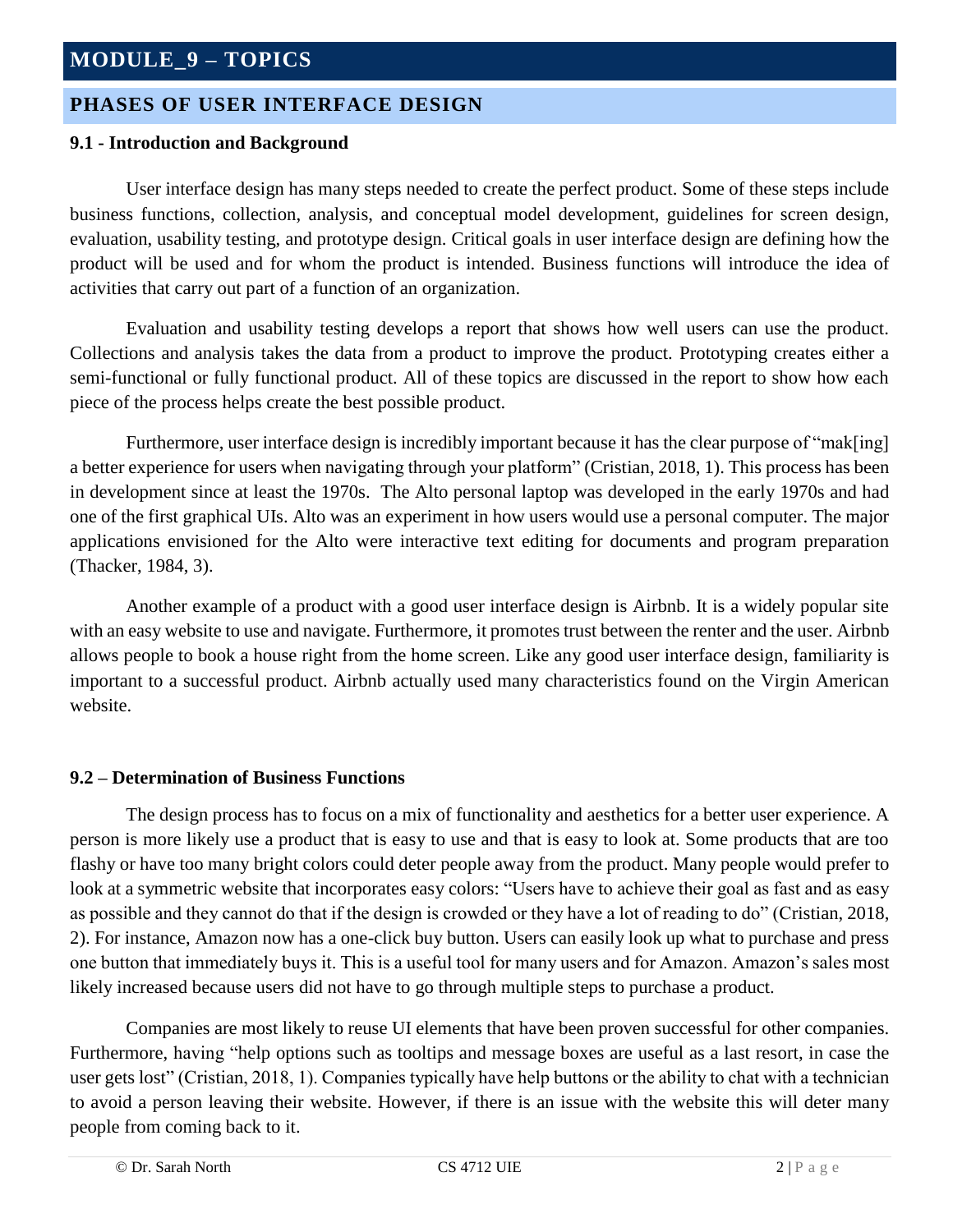Most of the time, products are created for a company to distribute to users or simply to help run a business more efficiently. Determining the functionality a business needs for a product is crucial to the overall product success. Some common business functions are research, marketing, accounting, and production. A business is going to have a defined goal in mind. Most companies will have extensive research into a product to avoid any costly errors.

Research includes important components such as what the user wants, how much it will cost, and whether there are similar products available. If there are similar products available, the designer will know what the pros and cons of that product is. Most businesses will categorize a product in stages, including requirements, collection, and analysis. These three steps parallel the three UI design stages.

Furthermore, a business function will include a cycle of accounting, marketing, human resource and production. Most businesses will focus on marketing, as the average consumer is subjected to advertisements throughout the day. Furthermore, the same department that deals with marketing will also "reach out to prospects, potential and existing partners, investors, and more" (Picincu, 2019, 1). Maintaining the relationships between the investor and the main company making the product is extremely important. Without funding help, a product is less likely to be huge in the market. So many products have a competing product, and every product on the market is competing for shelf space in the bigger chain stores (Walmart, Target, etc.).

#### **9.3 - Requirements Collection and Analysis**

A key step in UI design is determining the requirements for a project. A requirement is typically dispositioned across multiple parties before obtaining business approval, as building the end-product requires overhead expenses (software development time). For example, a company may want a website built with specific requirements. Some requirements for a website may be what colors the website incorporates, how easy it is to navigate the site, the overall page layout and how to advertise the product in a way that makes users want to buy it. There are even several methodologies used for requirements.

Planning is an integral part of a project lifecycle. Without it, a project is sure to have slower progress and run into unintended difficulties. Before an application is designed (and later built), stakeholders of the endproduct gather requirements that define the future-state goal(s) of building the application and their costs. An important aspect of the planning stage is the collection and analysis of project requirements. When developing a good-looking and functional UI for a customer, it is vital to know and understand what said customer is looking for in a UI. This requires the developer to acquire as much information about the customer and their use case for the application as possible prior to the development stage.

The complexity of the UI being developed is also a factor in the length and difficulty of the requirements. It's important to keep the scope of the project limited. Otherwise, the difficulty of being able to visualize the entirety of the UI will increase as the UI (in its conceptual state) grows (Stone, 2005, p. 103).

Techniques used to gather project requirements may vary from project to project. If the project is for a specific use case requested by a single or small number of customers, some phone calls and face-to-face discussions may be enough to gather sufficient coverage of the project requirements. If the project is a broad topic that isn't meant for one specific demographic, then more thorough strategies such as surveys and focus groups may be necessary (Stone, 2005, p. 103).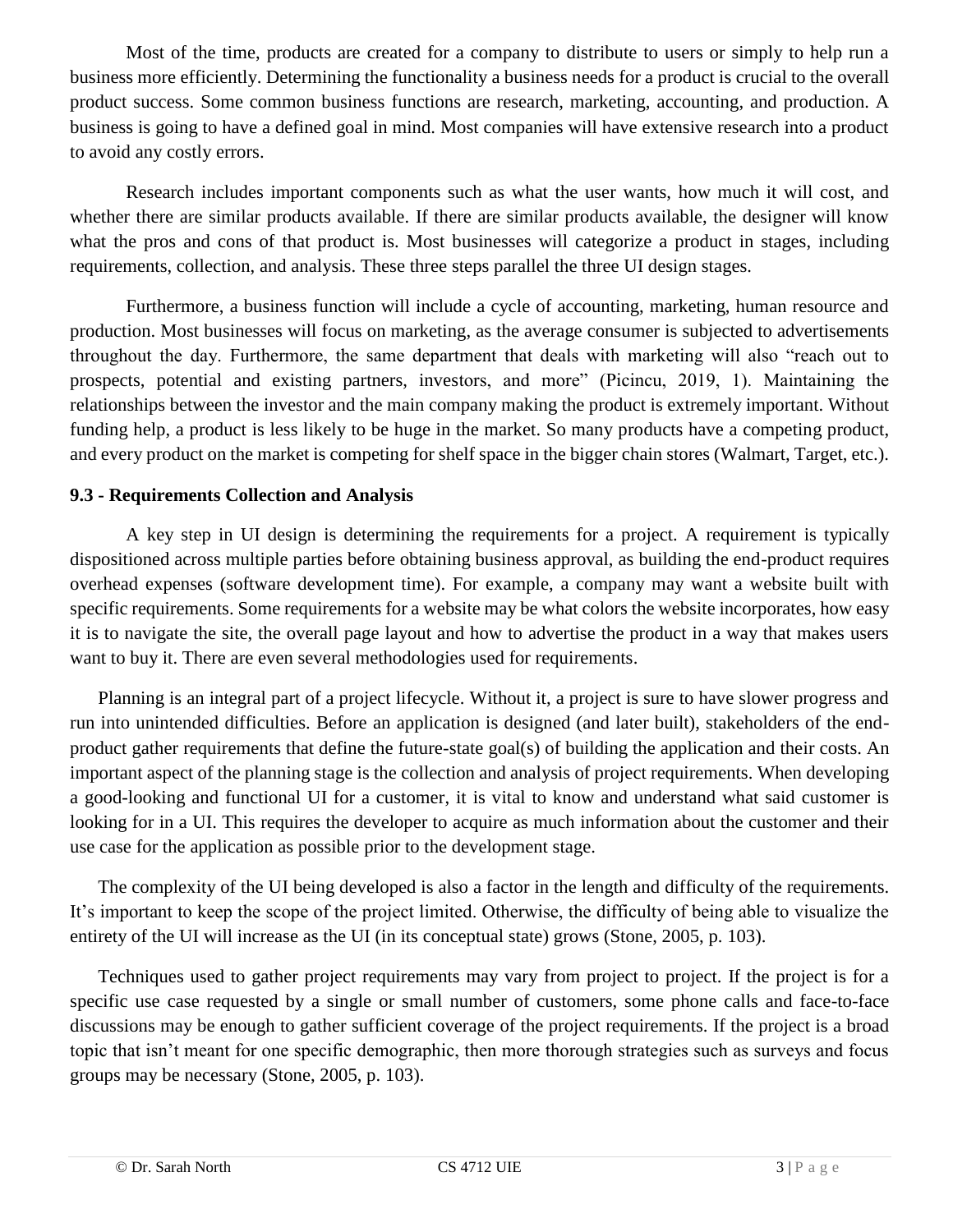The two types of gathered usability requirements are qualitative and quantitative: "Qualitative usability requirements are concerned with the desired usability goals for a computer system; for example, 'the system should be easy to use' or 'there should be user satisfaction'" (Stone, 2005, p. 103). However, these types of requirements can be opinionated, which can cause difficulty for the developer when trying to fully understand and implement the requirement. Quantitative usability requirements generally are things that can be measured and observed, usually involving performance, which are also known as "usability metrics" (Stone, 2005, p. 103).

Use Cases and Use Scenarios are assigned to each requirement to provide further justification/clarification to the requirement. For the above requirement example, a general Use Case could be, "Analyze Financial Data", and a User Scenario could be, "Financial Analyst measures financial performance to prepare for monthly budgetary review." Both of these additional pieces of information allow for easy categorization of large-scale software development projects and allow for a technical development team to quickly get the product out.

#### **9.4 – Conceptual Model Development**

Conceptual design is the next step to requirements gathering and analysis. Once an appropriate and thorough list of requirements has been made, constructing conceptual designs from said requirements helps begin the process of creating plans, modals, and visuals. "A conceptual model is an outline of what people can do with a product and what concepts are needed to understand how to interact with it" (Preece, 2015, p. 397). Conceptual designs have their ups and downs from the ease that they bring along with the difficulty and complication they can bring.

One of the positives they bring is that all the user preferences and opinions that were gathered from the requirements stage can now be visualized. Because of the analysis stage during the requirements gathering, "a picture of what you want the users' experience to be when using the new product will emerge and become more concrete" (Preece, 2015, p.397). This is a major milestone to reach, because figuring out where and how to start on a product can be one of the biggest challenges.

Conceptual designs can be difficult to accomplish and be made thorough. "One of the reasons for this is that conceptual models take many different forms and it is not possible to provide a definitive detailed characterization of one" (Preece, 2015, p. 397). Another potential drawback is that often there can be conflicting views between team members when coming up with designs for various aspects of the product. While it is generally regarded as a positive to have multiple brains discussing and planning together, it can still be a challenge to come to an agreement.

Sometimes this can also bring about reiterations of concepts, which takes up even more time. Because of this, there are important principles to keep in mind for creating these designs: being open-minded while retaining focus of what the users want, thoroughly discussing with stakeholders about ideas, taking advantage of prototyping for rapid feedback, and reiterating the process as many times as necessary (Preece, 2015, p. 398).

In order to be most efficient in the conceptual model development phase of the design process, it's crucial to fully understand what conceptual models are and what they are not. First, let's establish what they are: "Concept models are diagrams that describe the relationships between different abstract ideas. They are also known as 'concept maps' or 'affinity diagrams'. They are meant to capture all of the different types of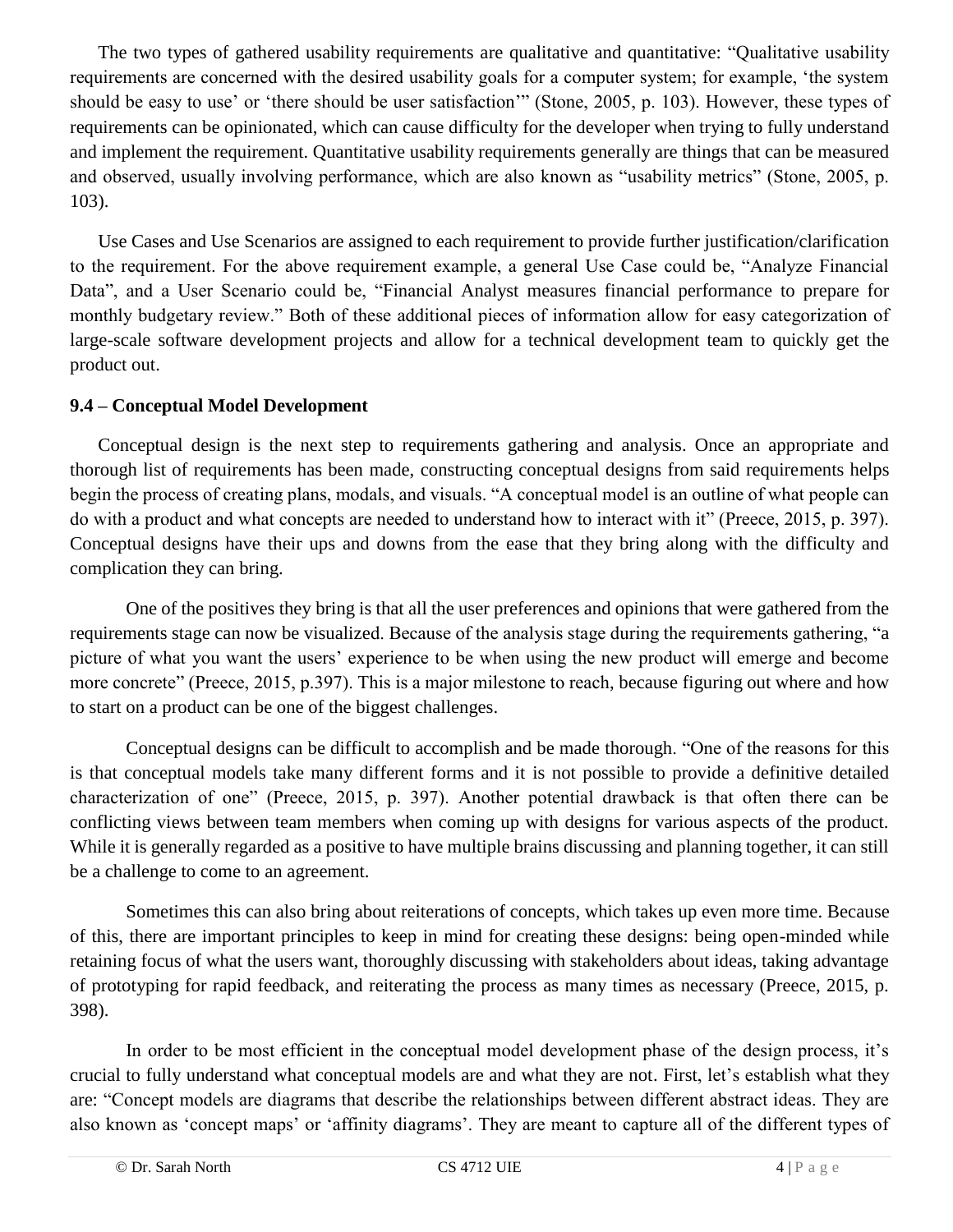information to represent, and to visualize their structure" (Lapierre, 2017). This is your planning phase where you get to visualize how all of the bits and pieces of the interface work together. Being as thorough as possible will help you down the road by bringing down the chances of redesign and redevelopment because you created something before realizing that it needs to work a different way.

Now that we have established what conceptual models are, let's talk about what conceptual models are not. It is important to understand the purpose and value of this phase of the design process so that you do not give yourself more work than necessary and so you do not start overlapping with another phase of the process. First and foremost, "The conceptual model of an interactive system is not the user interface. It is not about how the software looks or how it feels. It does not mention keystrokes and mouse-actions, screen graphics and layout, commands, navigation schemes, dialog boxes, controls, data presentation, or error messages" (Johnson, 2002). Remember that this step is purely for understanding the foundation and the structure of the UI, rather than being able to visualize the UI.

In compliment to the last point, "Concept models are not meant to be shown to clients or to be a design deliverable…They are simply tools to help you frame the design problem, to facilitate your own creative process" (Lapierre, 2017). This actually simplifies this phase of the design process in that it relieves the worry of having to present the conceptual model to the client.

### **9.5 - Guidelines and Screen Design**

Screen design is incredibly important to the interaction between a user and the product. If the user and the product do not interact well, then the user will most likely not use the product. There are guidelines to follow when designing a product. Some of these guidelines include user control and freedom, consistency, error prevention, flexibility, aesthetics, and help buttons.

User control and freedom "offer users a digital space where backward steps are possible including undoing and redoing previous actions" (Wong, 1). An example of this could be a user searching a catalog for an item and then searching for it again after switching pages. Furthermore, it is important for a website to be consistent. If the website changes color or style to frequently it will be harder to use and navigate. Another key guideline is help buttons. If the user is experiencing difficulty using the website, a help button is crucial for them coming back to the website. A help button could include frequently asked questions or more advanced help such as communicating with an operator through a chat box.

Most users enjoy a visually appealing website especially when shopping. The calmer the website, the more likely a user will continue to use it. Any obnoxious colors or animation will deter users for the most part. For instance, YouTube has simple layout and search function for videos. YouTube is extremely easy to navigate, and they have users frequently coming back. Furthermore, YouTube allows easy interaction between creators and viewers.

There are some things to keep in mind when coming up with screens designs. The designer *should* provide similar experiences regardless of the device; this means that whether the user is using a tablet, a desktop or a phone, they should get the same experience across all platforms. Another important thing to keep in mind is that the thing that a product is displaying should be the focal point on the screen. Also, the user should be able to locate the main thing they are looking for as quickly as possible, and they are most likely to scan over big things before reading any detail, so it is very important to make the main thing the focal point. One last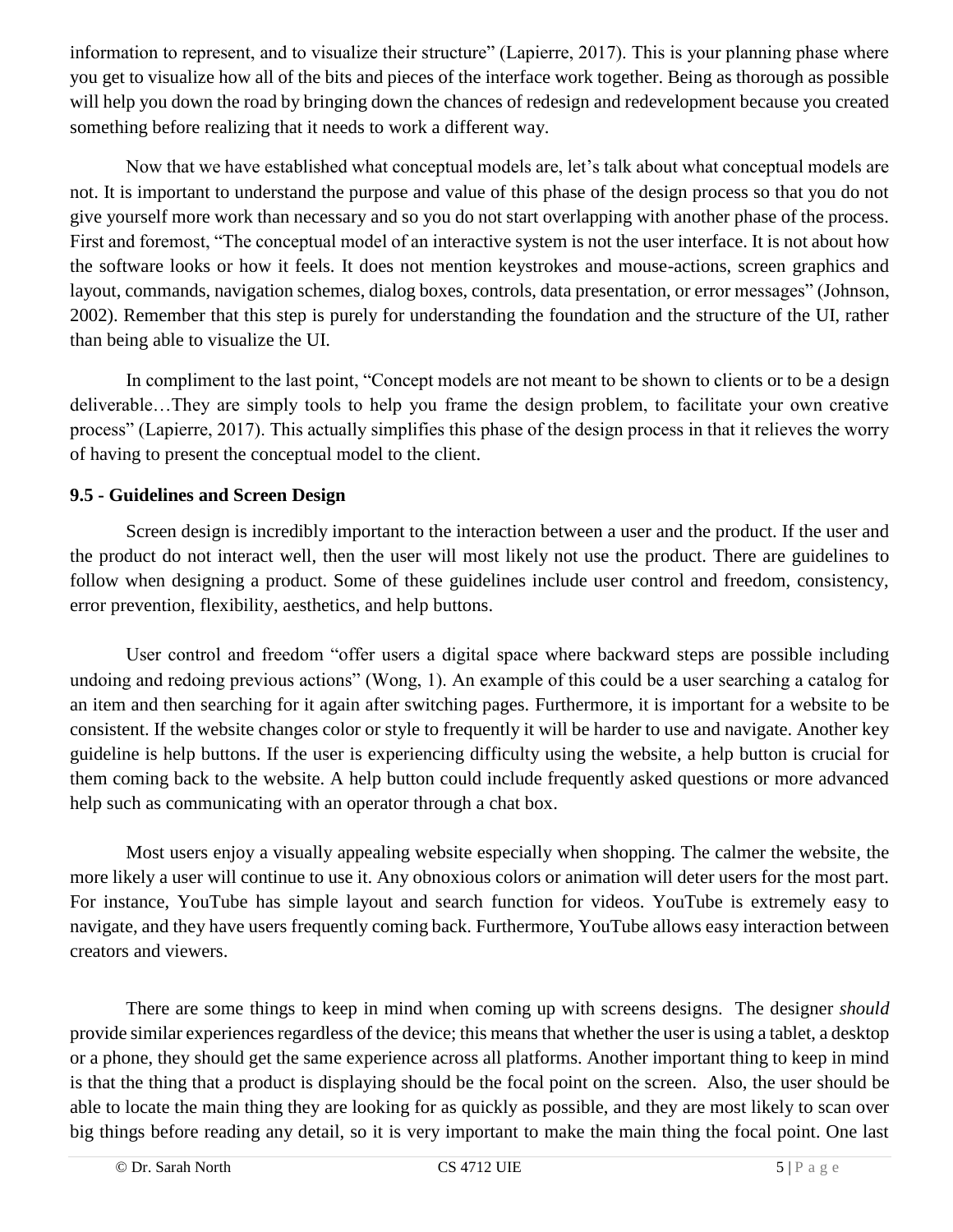thing to keep in mind to make the experience of the user a pleasant one is that they should feel like they are the ones in control of their experience; try to avoid auto-play videos and aggravating pop-ups ads. These take the control of the user when navigating the screen.

There are things that will frustrate the user when navigating a program. The following are some tips that should help you avoid a user's leaving the product prematurely. Do not fill the screen with non-related content; users want to see content they searched for without distractions and interferences. Second, do not make the user wait for content to load; the world is at a point where the attention span and patience is thin when navigating through sites. Optimization of certain features of the website is key for keeping the user engaged in the product. Do not have several things competing for attention, as this can cause unnecessary confusion and nervousness for the user. When more than one thing is taking the main focus of the screen, use some type of hierarchy to avoid this problem.

Taking a good look at the product before showcasing it to the user can be of great help and a big step in developing a user-friendly product. These guidelines are not all of the key components to develop a great website, but they should definitely be kept in mind to have a step forward in the right direction.

#### **9.6 – Menus and Navigation Schemes**

System and web applications require menus and navigation schemes to allow users to move around the product and locate whatever it is needed in a short period of time. Because of this, the focus should be on simple and intuitive tools. Websites provide a lot of information of all sorts. Whether a user wants to buy an item, access resources, or learn about a certain topic, all users depend on navigation tools to locate whatever it is they are looking for. When navigating through a website, the majority of users rely on clicking on links rather than using the search bar; links have names that match what people are generally looking for and it is easier and faster to click than to search. This is why when creating a product, the primary goals are to focus and create well-structured menus and navigation schemes to provide the user with an easy and user-friendly experience. There are some rules to keep in mind when creating navigation schemes: prioritizing consistency, designing clear interactions, and avoiding deep navigation.

When designing a program or website, it is always a good practice to keep the theme and structure of the product consistent. Consistency allows the consumer to make sense of the product right away, perhaps in a matter of seconds. The user will expect the program's pages or windows to be similar in terms of design and structure. If a product's navigation system alters from window to window or page to page, the user will have to relearn and make sense of the program every time with every page they come across, this will only bring frustration. Inconsistencies could be result of content not fitting in a certain category or links that are buried deep in the interface. There are some solutions to these inconsistency problems, including landing pages and subpages. If content still does not fit under available any section, then perhaps rearranging the entire hierarchy should be considered.

The second step for creating a well-structured navigation scheme is the design of clear interactions; this means making it clear for the user which items are interactive. This is done by making visual changes to menu indicators, using icons with labels, using different icons for different links, and using colors. This will allow the user to see which items can be clicked on or not. According to a Nielsen Norman Group study, a researchbased user experience group, "users are roughly 37% faster at finding items... when visual indicators vary both in color and icon compared to text alone" (NNG, 2013). The point is to "combat confusion by thoughtfully designing interactions to be clear and understandable" (Lin, 2017).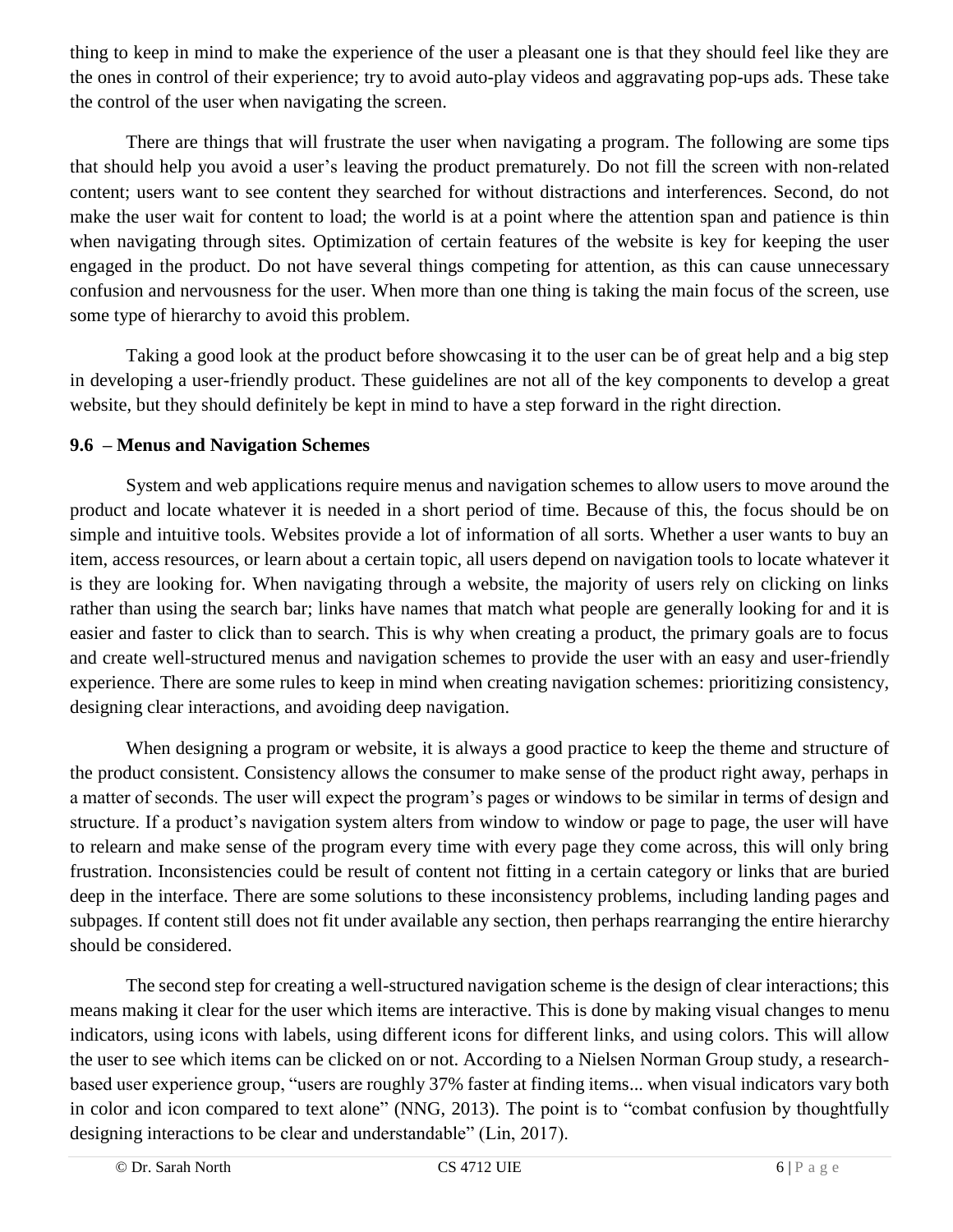The final step, and one that it is definitely key in accomplishing an effective navigation scheme, is the avoidance of deep navigation. This means that users can access the deepest nested page or window within one or two clicks. It is ideal to avoid deep navigation because according to the Nielsen Norman Group, "the deeper a hierarchy becomes, the more likely the visitors are to become disoriented" (NNG, 2013). The number of levels within the page must be limited; most websites operate with three to four levels of hierarchy, allowing content to be quickly accessible.

It is easy to get lost and have a "bag of worms" when it comes to designing a navigation scheme for content in a web or system application. But with proper information architecture (structure and labeling) and hierarchy, it is easy to develop a product in which the user will have a fast and natural experience.

#### **9.7 - Prototype Design and Iterations**

By definition, a prototype is a preliminary model of a project from which other forms are developed or copied. Prototypes can come in different shapes and forms, including a series of sketches, PowerPoint slides, cardboard mock-ups, storyboards, or software with limited functionality to achieve the desired goal. All of these examples can be put into two categories: low-fidelity and high fidelity. For now, let's focus on why prototyping is so important for the design of a project.

Prototypes allow consumers to evaluate a project and allow designers to gain feedback on a specific portion of the project. This step is essential in the interaction design process. Prototypes are built with the purpose to answer questions and to give designers ideas about their approach to specific parts of projects. Because a prototype allows consumers to interact directly with the product, consumers and people interested in the project can give more accurate feedback; this is why it is "often said that users can't tell you what they want, but when they see something and get to use it, they soon know what they don't want" (Book p. 538).

One example of a famous prototype was IBM's Simon. It was created in 1992 and was the world's first smartphone. This phone had a touch screen and applications. Furthermore, it was the first touch screen phone with predictive typing. However, there were many downfalls: no app store, low memory, an expensive price tag, and a weak battery. Overall, it was not a success among users, as it was not the easiest device to interact with: "Simon spent a mere six months on the market, with around 50,000 units sold" (Aamoth). However, this could be considered a revolution to the market of smart phones that are available today.

Low-fidelity prototypes are ones that are nothing like the final version of the product; they are quick, cheap to make and can be altered easily. For example, sketches, storyboards, and base cards are all low-fidelity prototypes. Low-fidelity prototypes are created for exploration only (book p.542), meaning they are not to be integrated in the final version, and they are only there to allow designers to explore ideas and encourage modifications.

In the case of storyboarding, they are often used early in design and show through the means of sketches how a user should progress through a task. Sketching is a handwritten prototype, but one that consumers cannot even roleplay with, as in storyboarding; it is a more basic version, requiring nothing more than simple boxes, stars, and stick figures. Finally, card-based prototypes, are used more in website development and consist of 3x5-inch cards representing different windows or parts of the website.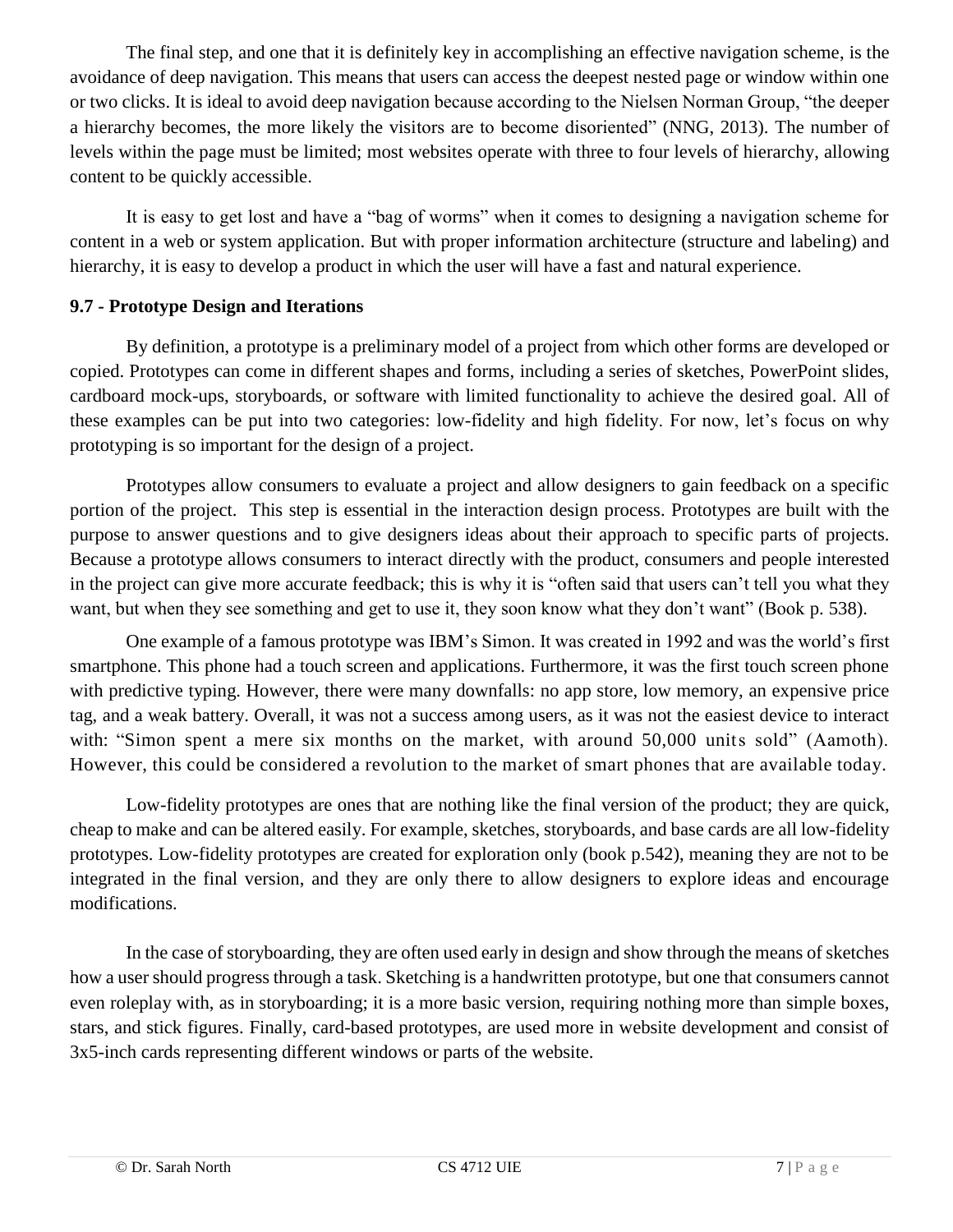High-fidelity prototypes, unlike the low-fidelity versions, are closer to the final version of the product. They will offer some of the functionality of the final product, but with a smaller set of functions or with fewer details.

To recap, low-fidelity prototypes are cheap, are used to evaluated concepts and explore modifications. But they are poorly detailed and are very limited in terms of usefulness for usability tests. High-fidelity prototypes are interactive; consumers can navigate through the product and get a look and feel of a final product, but require more resources compared to low-fidelity prototypes. It could be costly and time consuming to develop the prototype. Whichever is chosen, both are used to gather feedback to optimize final product.

#### **9.8 – Evaluation and Usability Tests**

UI evaluation and usability testing are vital in finalizing a UI design. When the implementation of a project is completed, the next step, and one that gets overlooked at times, is the evaluation and usability testing phase. These two things can play a big role in the success of the product. As a UI designer, one cannot predict how a user who was not involved in the creation of the product would interact with all the features available. Having third-party members involved in the evaluation of the product is almost guaranteed to provide an increase in the level of customer satisfaction. As stated earlier, evaluation and usability testing are very important because it gives programmers key user feedback and helps with finding problems when they are at an early stage and perhaps simple to fix. This step can go far to save the company money.

Every method of evaluation and usability testing has its advantages and disadvantages, depending on the nature of the UI design itself. Certain evaluation and usability testing methods may be favored. The early stages of the evaluation process tend to repeat until all basic system and user requirements are met. During this stage, cheaper methods of evaluation and testing are favored. The UI design iterates between the design/prototype phase and evaluation phase frequently. In the later stages of evaluation, the focus of evaluation shifts specifically to the study of user interaction with the UI itself. This phase generally conducts a large variety of usability tests to gather data on user interaction and satisfaction with the product (Minocha, Jarrett, Stone, & Woodroffe, 2005).

An extremely common method of evaluating a UI design is heuristic evaluation (HE). HE is best conducted by a small team of professional UI designers and evaluators. The professionals individually conduct an HE on the prototype UI for usability issues using a list of heuristic usability principles. According to a study conducted on the effectiveness of HE on UIs, relying on a single person to conduct the HE results in finding twenty to fifty percent of all usability errors within a system. However, when using a team of five evaluators to conduct HE individually, fifty-five to ninety percent of all usability errors were discovered. HE is very inexpensive, quick to conduct, and can be used very early in the evaluation process (Nielsen, & Molich, 1990). HE is a highly effective tool for uncovering usability errors within a UI design.

The goal of usability testing is to generate data that help measure the usability and user satisfaction of the UI design. A multitude of usability tests could be conducted (experiments, surveys, interviews, observations, etc.) to gather data on user groups specific to the targeted audience of the UI design. These tests could be conducted in controlled settings within a lab or a privately shared network. Controlled settings are good for revealing user-level usability problems but tend to be more expensive and may not translate to the setting in which the UI is meant to be implemented. Natural settings tests are usually conducted in public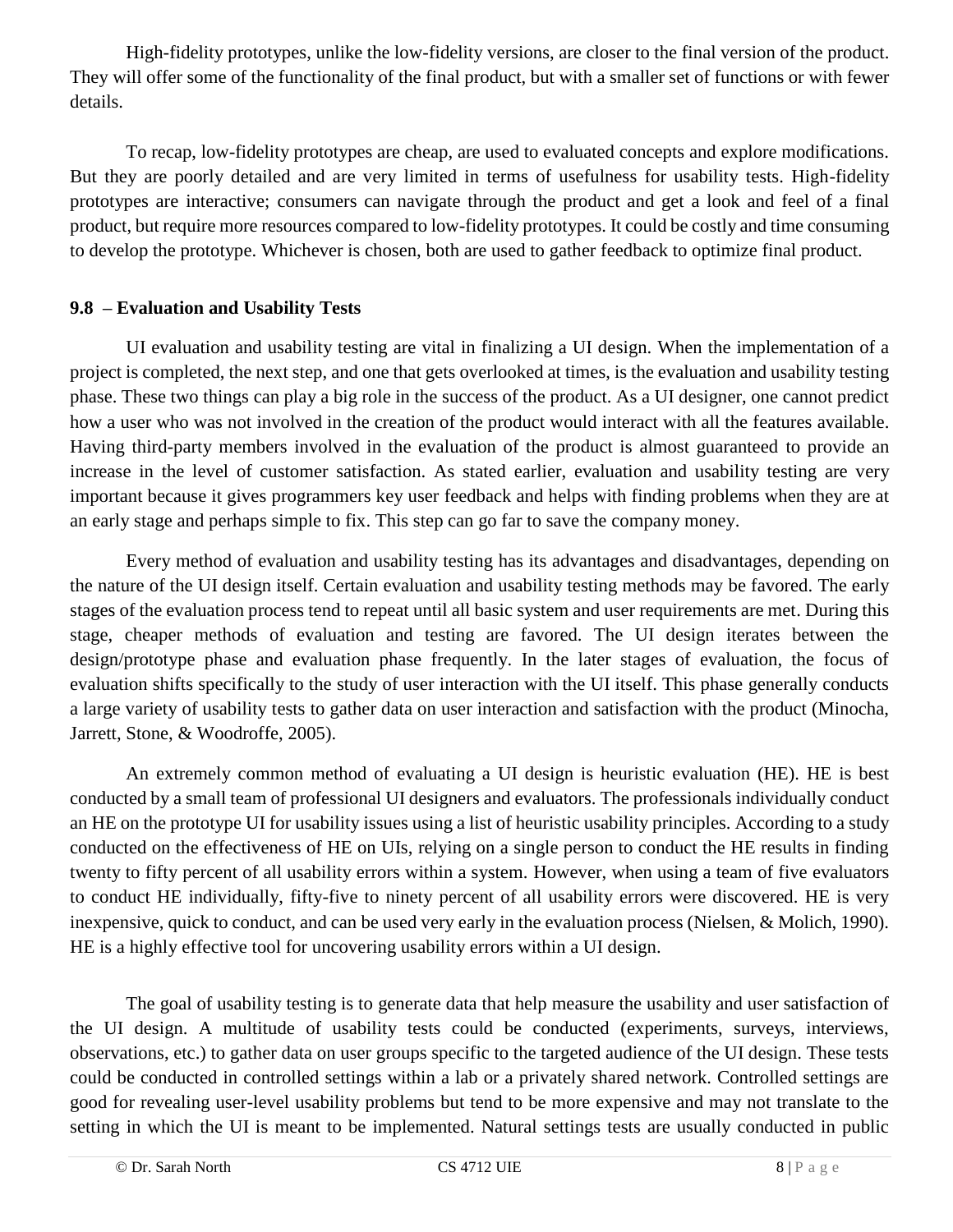settings where user behavior is uncontrolled and unpredictable. A natural setting is advantageous for gathering data on how certain user groups may interact with the UI design (Preece, Rodgers, & Sharp, 2015). The disadvantage of a natural setting is inconsistent data that results from free action by users.

There are 4 steps that can be taken to achieve a successful and efficient usability testing: creating a test plan, facilitating the test, analyzing the data from the test, and creating a report for each test.

Creating a test plan consist of creating a scope, recruiting the users that will be testing the product, identifying the objective, and establishing metrics. When creating a scope, the company must determine what area of the product is to be tested. After that, a number of users are to be selected demographically depending on the audience the program is aimed for. Next, it must be identified what the company wants to accomplish with the usability test, and finally, metrics are established to determine in what areas the program needs to be better by keeping track of success rate and goals reached.

Facilitating the test, the second step, is done by observing the users as they navigate the product without leading them with the intention to reach the desired goal. The test must be as close to a real-life scenario as possible. Testers must recognize if there are any problems users come across and come up with quick solutions for them. Finally, testers have an interview with the users post-test to determine how the product could be better.

The third step for a successful evaluation and usability test is analyzing the data collected from the testing. This data comes from the numbers gathered from the established metrics calculated while implementing the test plan phase of this 4-step process. Once all the information is gathered, it is time to look for patterns and trends that may arise, problems that may emerge, and solutions to be made.

The last step is to create test reports; they are to be made every time a usability test is completed. These reports must be kept together and consist of background summaries, explaining that was tested, and the desired goal for the session. The reports must also have descriptions of how the tests were conducted, describing the scenarios and what metrics where established.

Test results are key to a good report. All the results determined by the data metrics gathered are to be present in the report, and finally, the report is to have all the findings, the problems that emerged, and the solutions to them. This will help the company understand if the product is on the right track or needs modifications to meet the user expectations.

#### **9.9 - Concise Summary**

Building a software product can be a difficult task that contains many different components. Designing a UI can be broken down into phases that help building an entire interface more manageable. The first phase of the UI design process is determining business functions. The main objective of the UI should be determined by the business it is being created for. Before the UI design process begins, determining the intended business function of the interface will drastically affect the UI design process. The business functions that the UI could be used for are accounting, marketing, human resources, and production. The UI could be designed to help a specific business function or a mixture of multiple functions.

The second phase is determining and analyzing the requirements of the UI design. Qualitative usability requirements are general system requirements that pertain to usability standards that the UI must possess. Quantitative usability requirements are measurable system requirements like speed or capacity. Determining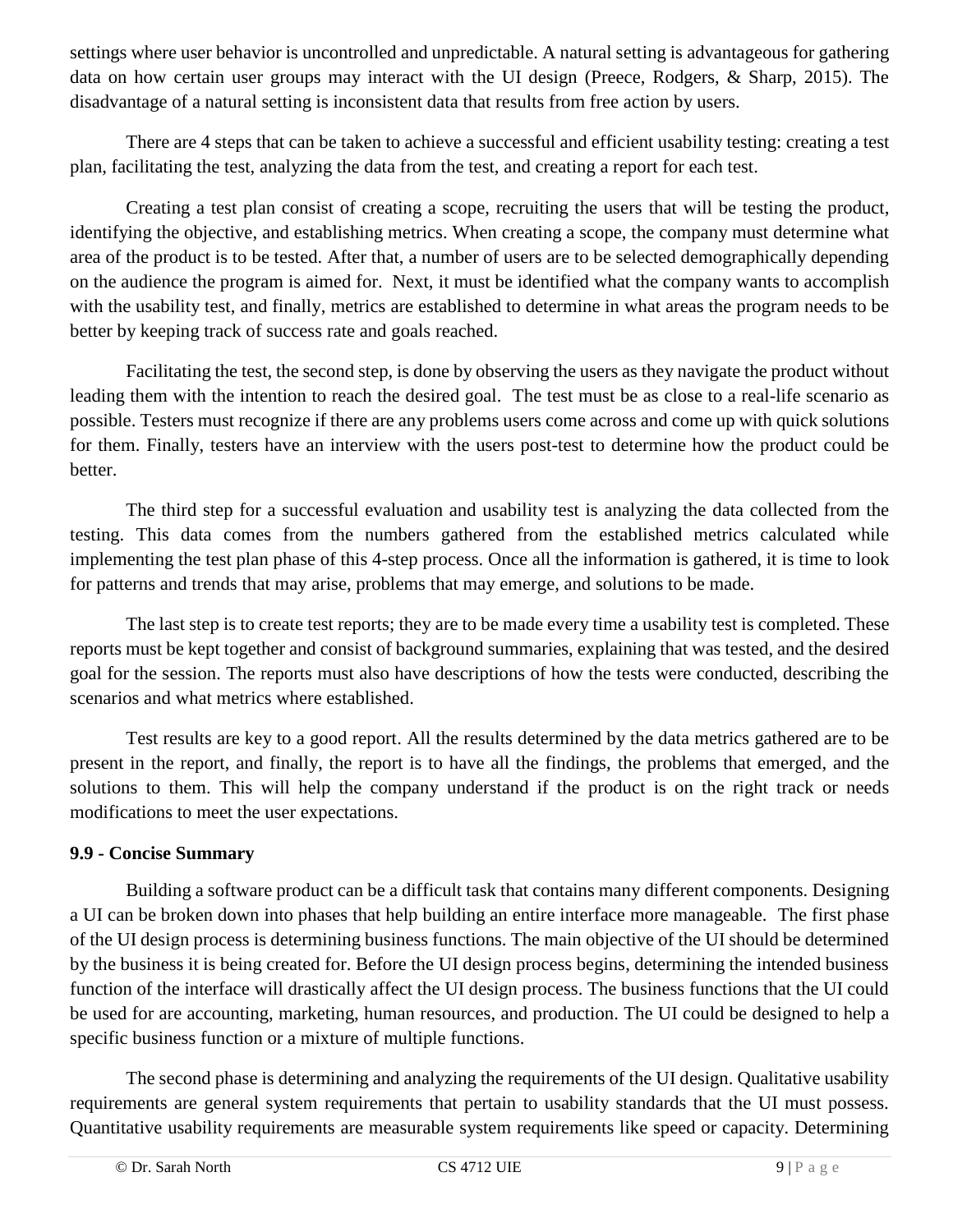the requirements of a UI design should be thorough and clear. The requirements will become a strict guide for the rest of the process. The UI must satisfy all requirements before being officially released.

Conceptual model development is the next phase in the design process. The conceptual models can be seen as generic blueprints for the UI. The models are created from the requirements gathered in the previous phase. The model creates a general architecture for the UI that satisfies all system requirements.

Next, the guidelines and screen design must be determined. The screen design is crucial for a positive user experience. Specifying guidelines like user control/freedom, error prevention, flexibility and aesthetics can help improve user experience as well as help the design process. The use of menus and navigation schemes can make user's ability to navigate a system much more enjoyable. Rules for navigation schemes are consistency, clear interactions, and avoiding deep navigation that require multiple steps to attend a page.

After all the conceptual designing is finished, the next phase is prototype design and iterations. A prototype is a primitive model of a system. Building prototypes can answer questions, and allow designers to gain a new perspective of a UI design now that a basic level of implementation has begun. Low-fidelity prototypes are cheap and quick—great for beginning the prototype designs. High-fidelity prototypes are more robust models that tend to look a lot like the final product. These prototypes take more time and resources to make, so they are usually included later in the prototyping phase.

The final phase of the UI design process is evaluation and usability testing. The evaluation process is to ensure that the product itself meets all requirements and everything works properly. Evaluation of a UI design is crucial for getting the desired effect and quality of a product. Usability tests are conducted on the product to gather data on the intended user and their experiences using the product. These tests could reveal a problem with the design's usability. The UI design may reiterate to and from the prototyping phase and evaluation phase if the evaluation of the design proves that it should be redesigned. When the UI design passes the evaluation and usability testing phase, it should be a good design that meets all requirements and satisfies its intended business functions.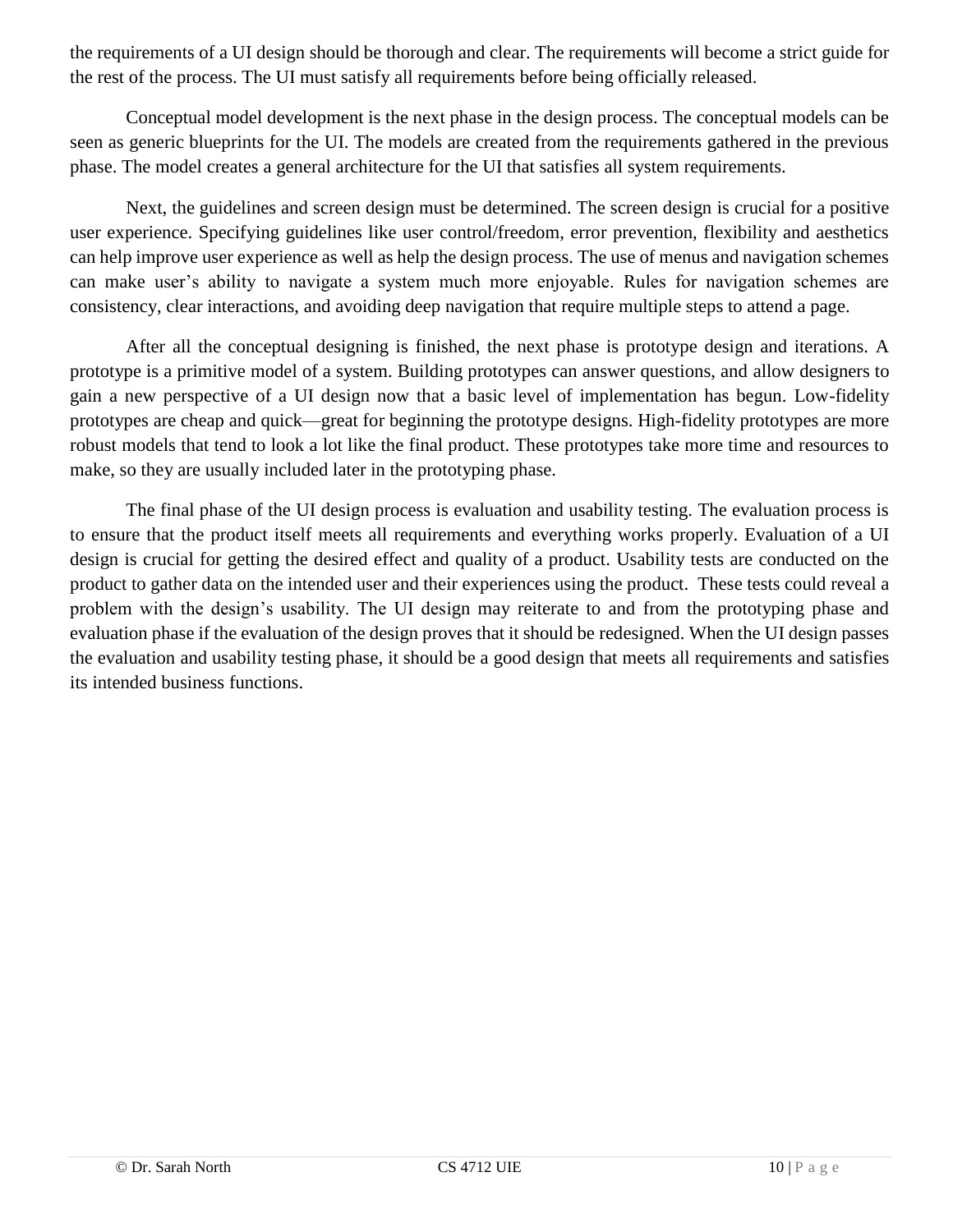#### **Descriptions & Links**

- 1. Key Principles for User-Centered Systems Design <https://www.tandfonline.com/doi/abs/10.1080/01449290310001624329>
- 2. Interactive Sketching for the Early Stages of User Interface Design <https://apps.dtic.mil/dtic/tr/fulltext/u2/a285339.pdf>
- 3. Four Stages of UI Design [https://www.youtube.com/watch?v=\\_7LZ14xtfOc](https://www.youtube.com/watch?v=_7LZ14xtfOc)
- 4. 5 Phases for UX Designer <https://www.youtube.com/watch?v=hEE-RjvvoqQ>
- 5. 10 Rules of Good UI Design to Follow <https://www.youtube.com/watch?v=RFv53AxxQAo>